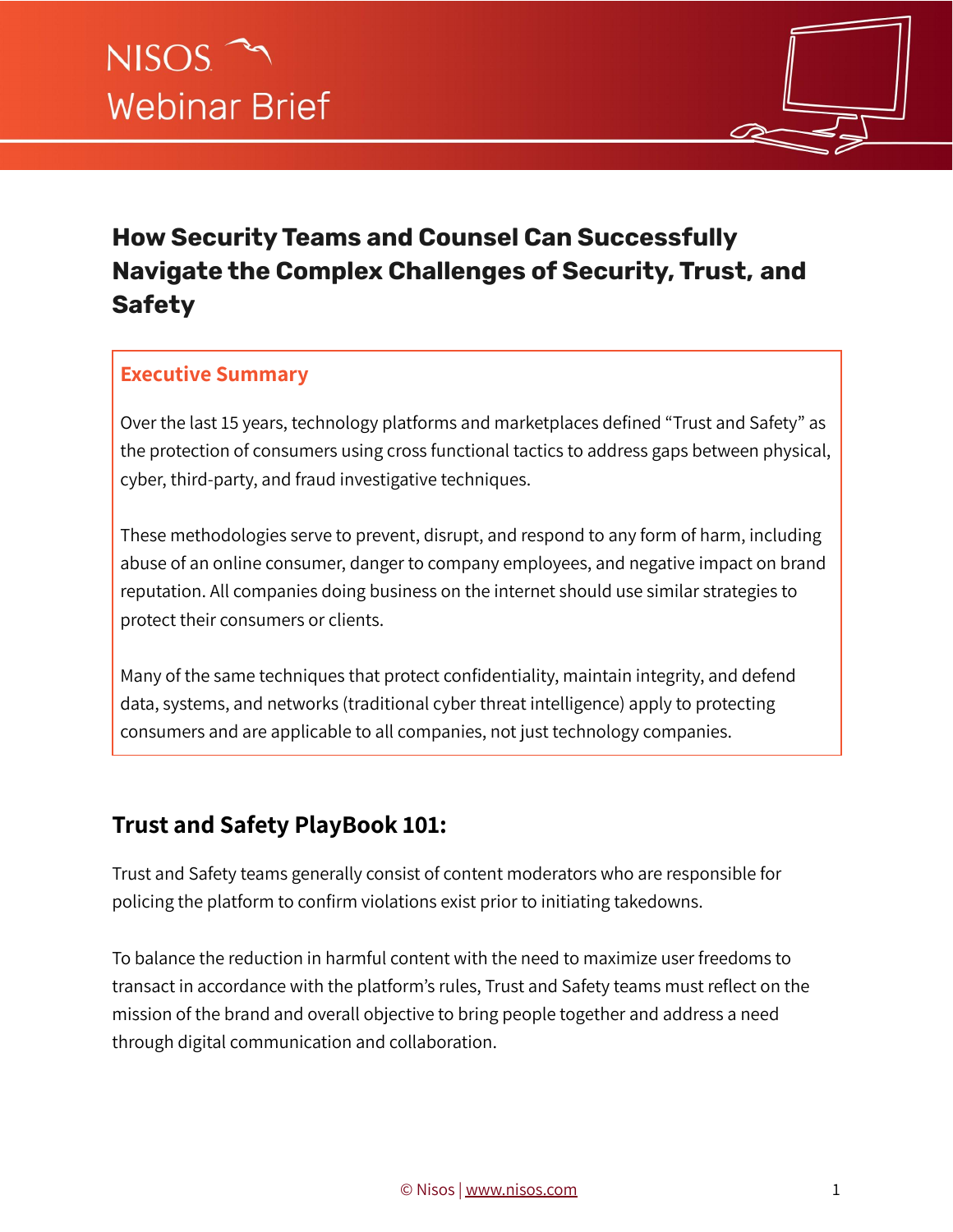Trust and Safety teams take a multi-source approach to combating threats. The following sources of data are used to determine appropriate action:

- 1. **User reports:** reports consumers submit about problems and threats to/on the platform.
- 2. **Social media:** research and automation of threats active on social media platforms.
- 3. **Internal tools and algorithms:** internal alerts and models of proactive defensive behavior.
- 4. **External experts:** law enforcement, non-profit organizations, and external intelligence vendors that can identify malicious behavior.
- 5. **Collaboration with other companies:** feedback and insights from other similar companies that face the same threats to brand, employees, and consumers.

## **Evaluating User Generated Content, Creating Harm, and Legality Concerns:**

User-generated content surfaces new threats to consumer interaction with platforms on the internet. The following are areas of concern for Trust and Safety teams:

- Theft of intellectual property Access and equality
	-

- 
- Fraud Disinformation
- Harassment and bullying Physical violence
- 

Non-traditional cybersecurity concerns may include defense against:

- Bots used to scrape data Counterfeit applications
- Service disruptions (DoS attacks)
- 

■ Spam and phishing

■ Viruses (malware or scripts for command and control)